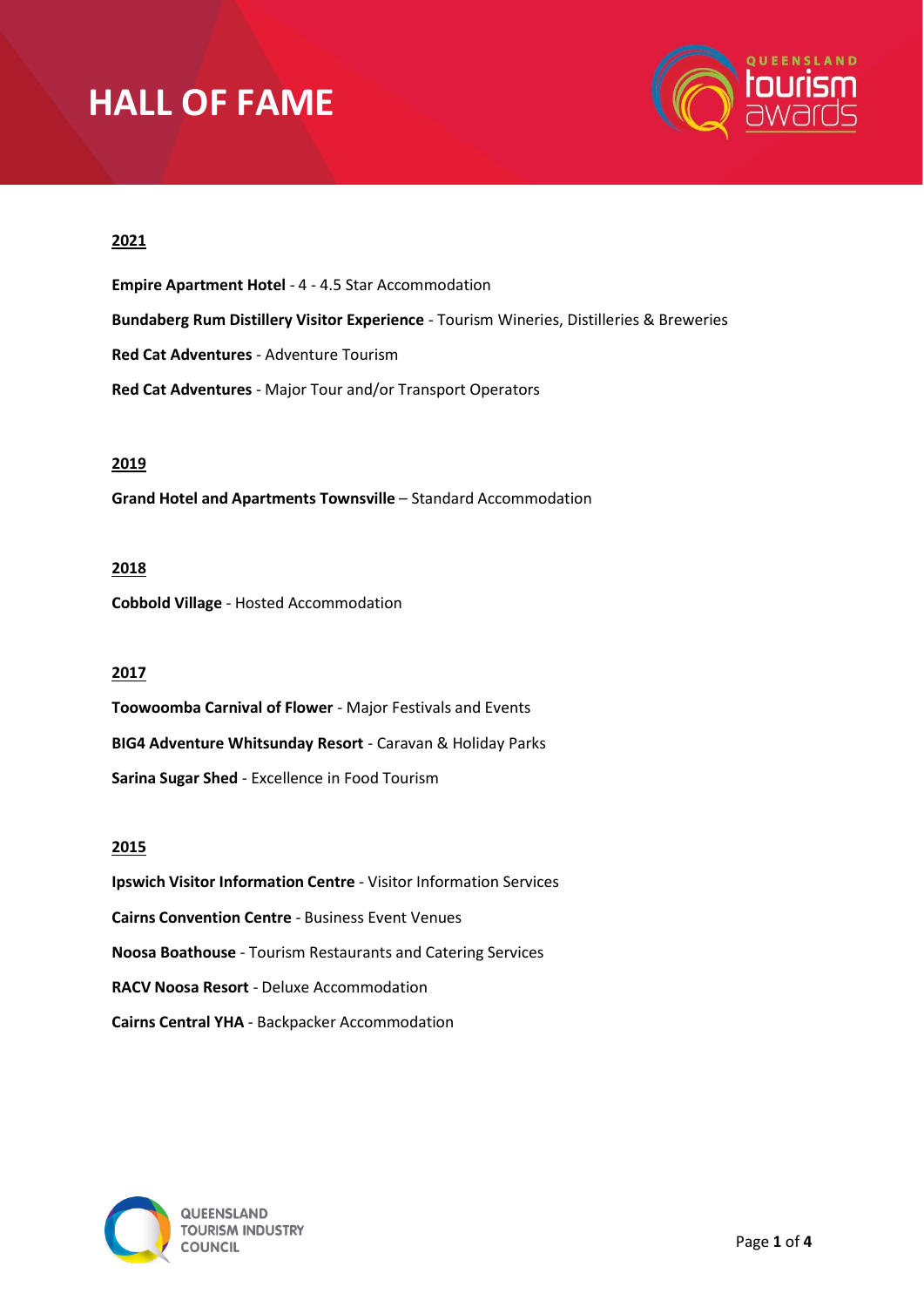

# **2014**

**Emporium Hotel** - Luxury Accommodation **Gwinganna Lifestyle Retreat** - Health and Wellbeing Tourism

#### **2013**

**Mungalla Aboriginal Tours** - Indigenous Tourism **Australian Tourism Data Warehouse Tourism e-kit** - Tourism Education and Training **Ocean View Estates Winery & Restaurant** - Tourism Wineries, Distilleries and Breweries **Narrows Escape Rainforest Retreat** - Hosted Accommodation

### **2012**

**Brisbane City YHA** - Backpacker Accommodation

#### **2011**

**Gold Coast Airport Marathon** - Major Festivals & Events **azjure studio retreat** - Deluxe Accommodation

#### **2010**

**Riverlife Mirrabooka** - Indigenous Tourism **Brisbane Visitor Information & Booking Centre** - Visitor Information & Services **The Discovery Group** - Tour and/or Transport Operators **Griffith University** - Tourism Education & Training **Skyrail Rainforest Cableway** - Qantas Award for Excellence in Sustainable Tourism

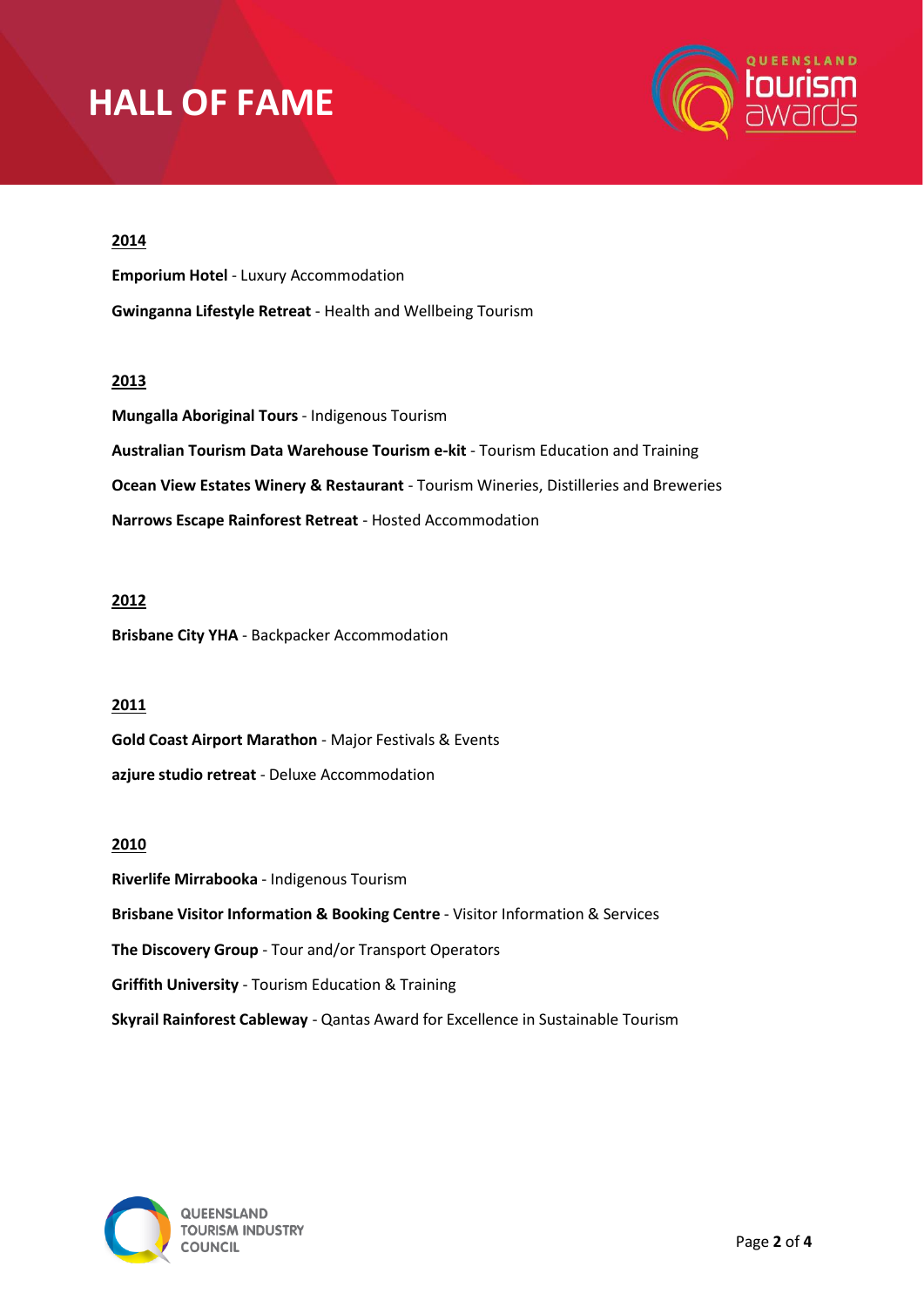

### **2009**

**Australia Zoo** - Major Tourist Attractions **Rubyvale Gem Gallery** - Specialised Tourism Services **Passions of Paradise** - Adventure Tourism **Noorla Heritage Resort** - Standard Accommodation

## **2008**

**Quicksilver Group** - Major Tour &/or Transport Operators **Bungalow Bay Koala Village** - Backpacker Accommodation **Lillydale Host Farm** - Hosted Accommodation

### **2007**

**Torres Strait Regional Authority: Gab Titui Cultural Centre** – Indigenous Tourism **Spirit House Restaurant & Cooking School** – Tourism Restaurant & Catering Services

### **2006**

**Brisbane Convention & Exhibition Centre** - Tourism Education & Training **Fantasea Cruises** - Tour & Transport Operators - Major **Albert River Wines** - Tourism Wineries **Ashmore Palms Holiday Village** - Standard Accommodation **Dreamworld** - Major Tourist Attractions **Hahn Premium Hamilton Island Race Week** - Significant Festivals & Events **Kingfisher Bay Resort & Village** - Ecotourism **The Royal Automobile Club of Queensland Limited (RACQ)** - General Tourism Services

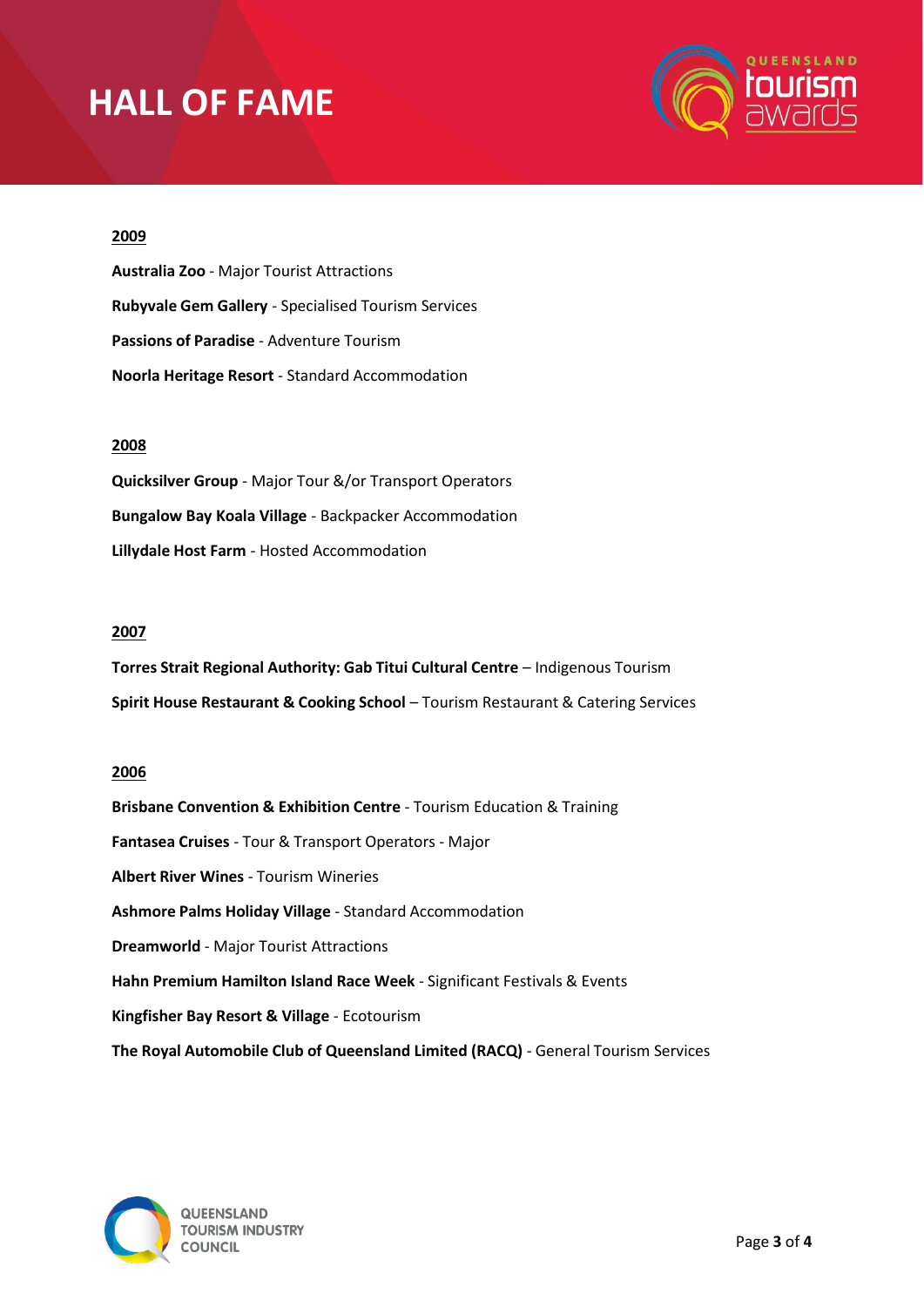

### **2005**

**Dreamworld** – Tourism Product Marketing **Buderim Whitehouse Grand Manor** – Hosted Accommodation **Brisbane Convention and Exhibition Centre** – Meetings and Business Tourism

# **2004**

**Brisbane Convention & Exhibition Centre** - Meetings and Business Tourism **Dreamworld** - Tourism Marketing **Buderim Whitehouse Grand Manor** - Hosted Accommodation

### **2003**

**Surf Life Saving Queensland** - General Tourism Services **Palace Backpackers** - Backpacker Accommodation **Hayman Island Resort** - Luxury Accommodation

### **2001**

**Honda Indy 300** - Major Festivals and Events **Quicksilvers Connections** - Major Tour and/or Transport Operator **Terrace Seafood Restaurant** - Tourism Restaurants and Catering Services **Ballandean Estate Wines** - Tourism Wineries, Distilleries & Boutique Breweries **The Falls Bed & Breakfast and Rainforest Cottages** - Hosted Accommodation

#### **2000**

**Surf Life Saving Queensland** - General Tourism Services **Hayman Island Resort** - Luxury Accommodation **Palace Backpackers** - Backpacker Accommodation